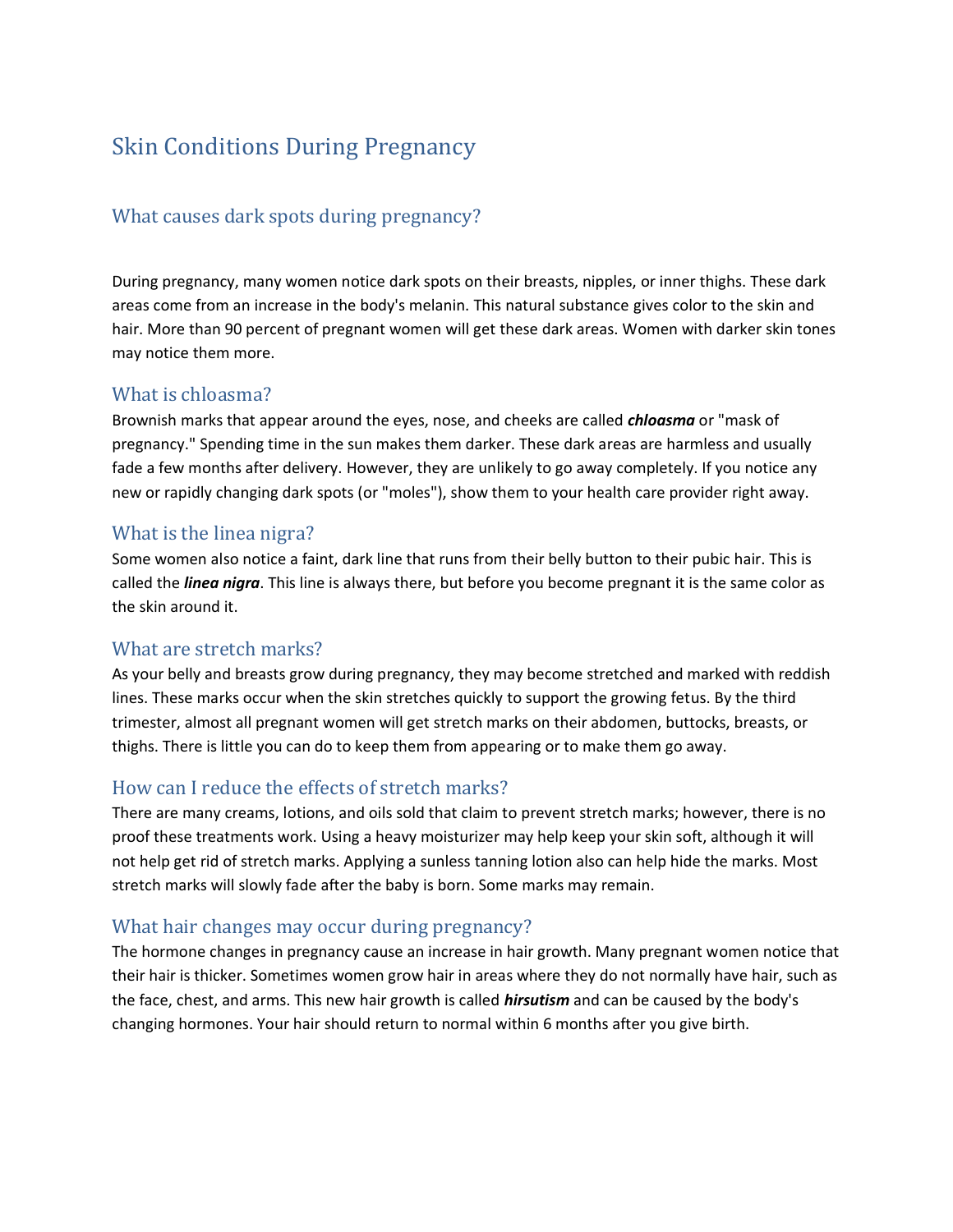## What nail changes may occur during pregnancy?

Nails, like hair, can change during pregnancy. Some women find their nails grow faster. Others find their nails tend to split and break more easily. Like the changes to your hair, those that affect your nails will ease after birth.

# What causes spider veins during pregnancy?

The increased amount of blood in your body during pregnancy can cause changes in your blood vessels. Tiny red veins, known as spider veins, may appear on your skin. Spider veins are most common during the first half of pregnancy. Again, the redness should fade after giving birth.

## What are varicose veins?

The weight and pressure of your uterus can slow blood flow from your lower body and cause the veins in your legs to become swollen, sore, and blue. These are called varicose veins. They also can appear near your vagina and rectum (usually called hemorrhoids). In most cases, varicose veins are not a problem.

# How common is pruritic urticarial papules and plaques of pregnancy?

Pruritic urticarial papules and plaques of pregnancy (PUPPP) occurs in 1 out of every 200 pregnant women. The small, red bumps and hives usually start later in pregnancy. The bumps can form large patches that can be very itchy. It often starts on the abdomen and can spread to the thighs, buttocks, and breasts. PUPPP will go away after you give birth. In the meantime, your health care provider may prescribe an anti-itch cream or steroid cream to help stop the itching.

# What are the effects of prurigo of pregnancy?

With prurigo of pregnancy, itchy, tiny bumps that look like insect bites appear almost anywhere on the skin. This condition can occur anytime during pregnancy and usually starts with a few bumps that increase each day. Prurigo can last for several months, and may even continue a while after the baby is born. It is usually treated with medications.

# What is pemphigoid gestationis?

Pemphigoid gestationis is a rare skin condition that usually starts during the second and third trimesters or sometimes right after a woman gives birth. With this condition, blisters appear on the abdomen, and in severe cases, the blisters can cover a wide area of the body. Sometimes the condition returns during future pregnancies.

If your health care provider diagnoses pemphigoid gestationis after checking your blisters, you and your baby will be monitored closely during the last part of pregnancy. Your health care provider also may give you medications to control the outbreak of blisters and help relieve your discomfort. Adding oatmeal to your bath water and using anti-itch creams also can help.